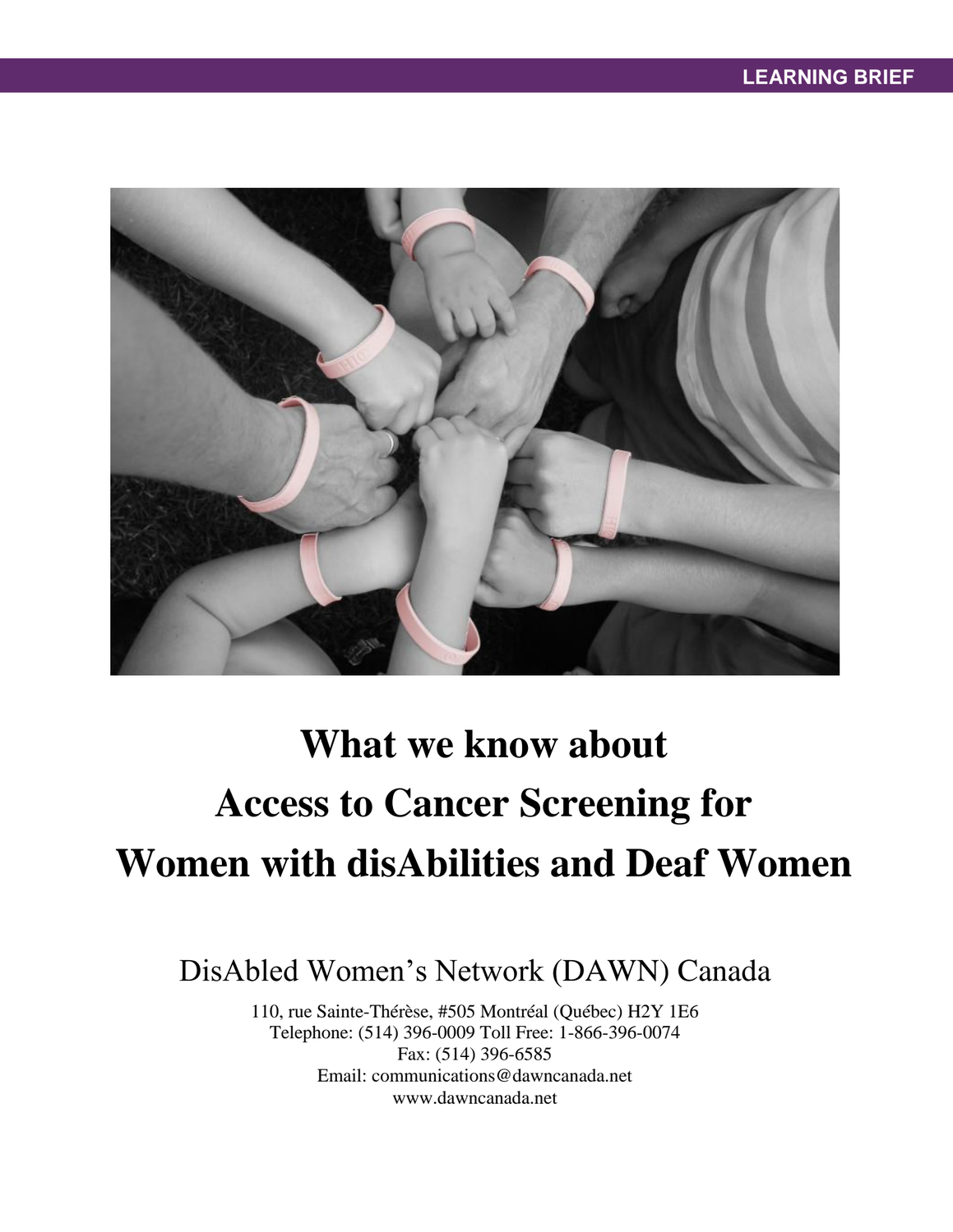## **Table of Contents**

**[What we know…](#page-2-0)**

**[What is being done…](#page-4-0)**

**[Address systemic barriers…](#page-5-0)**

**[Implement procedures and policies…](#page-6-0)**

**[Conduct accessible health promotion](#page-8-0)**

**[Encourage women to be their own advocates](#page-9-0)**

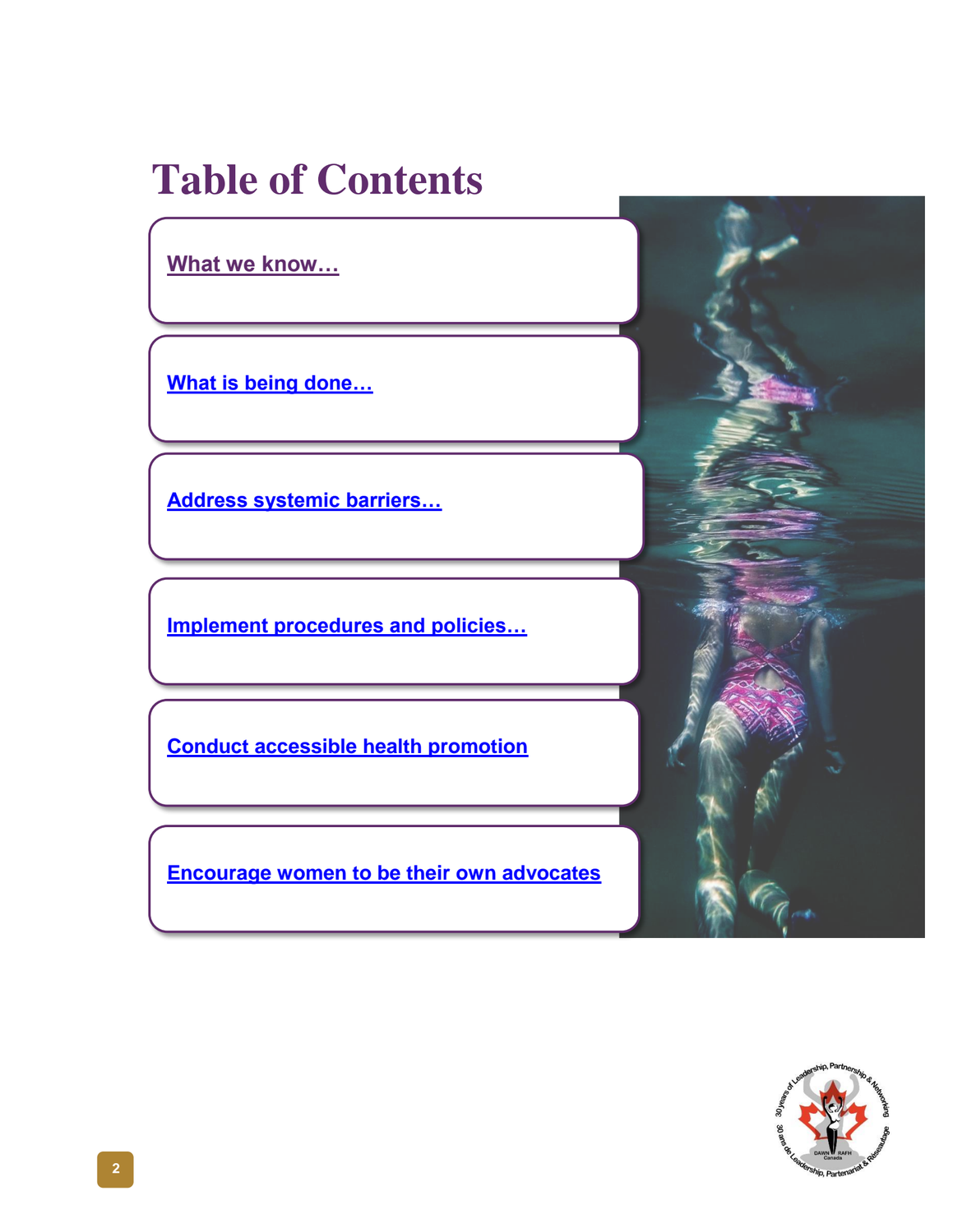## <span id="page-2-0"></span>**What we know about women's experiences of disability and cancer**

- Overall, women with disabilities and Deaf women are at a significant risk of poor health due to poverty, lack of access to education and employment, lack of accessible and affordable housing, congregated living arrangements resulting in high stress levels and inadequate income supports.
- International and national studies have demonstrated that people with disabilities, particularly women and those with intellectual disabilities have higher rates of certain types of cancer and death related to cancer.
- Women with disabilities and Deaf women face both systemic and physical barriers to cancer screening. These barriers are varied and maybe be related to agency policies and procedures

specific positioning; inaccessible exam tables; lack of access to information in ASL video format or qualified ASL interpreters for women who are Deaf, Deafened or Hard of Hearing; lack of communication supports for women who are non-verbal or spoken language interpreters for women whose second language is English or who are French speaking; lack of information about cancer screening in alternative accessible formats; and limited access to accessible/affordable transportation systems. As well, physical spaces may lack proper lighting and paths marked with textured strips for women who are blind or have vision loss.<sup>1</sup>

that fail to address access issues for women with disabilities and Deaf women seeking services i.e. intake procedures that do not address accommodations of women prior to attending the appointment.

 Additionally barriers include mammogram machines that require standing or

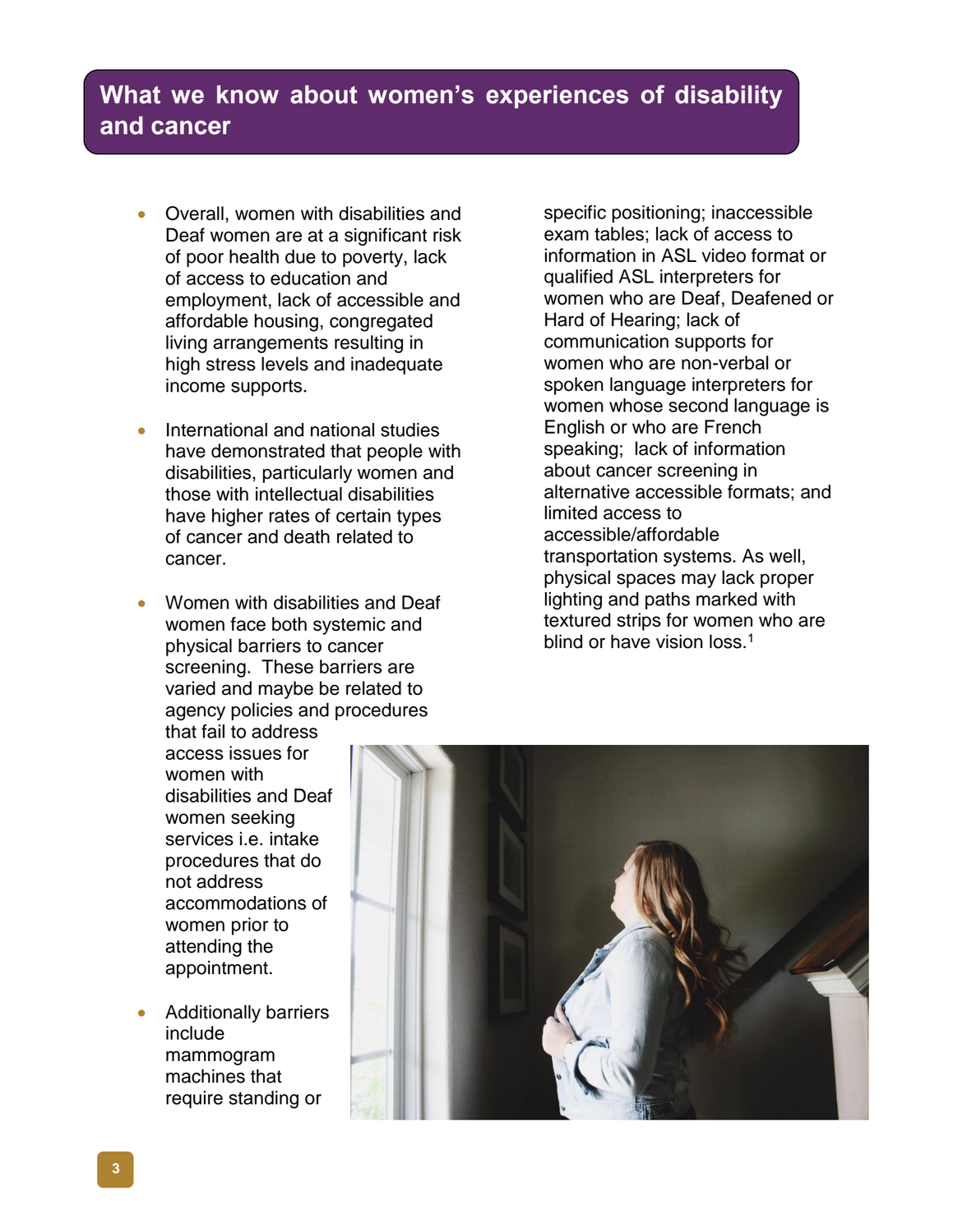- Research undertaken during the development phase of "Our Health [Matters"](http://www.dawncanada.net/projects/projects/our-health-matters-2/), a program that aims to increase access to health care services for people with disabilities and Deaf people, in particular cancer screening, found that most facilities did not have policies, procedures, or clear protocols for serving people with disabilities and Deaf people.
- Clinics working with people with disabilities often do not have enough time to provide appropriate accommodations (for example, extra time to explain the procedure or time to accommodate for mobility needs like transferring patients from wheelchairs to exam tables and not understanding that 'adapted' transportation systems run on different schedules which may conflict with the clinic appointment – often the person with the disability is blamed or expected to negotiate this issue.
- The most damaging barriers for women with disabilities are attitudinal barriers, which arise when health care personnel have negative attitudes, assumptions and stereotypes that hinder their ability to provide quality care to women with disabilities.
- As well, many health care providers tend to medicalize and/or pathologize disability; that is, they focus on the disability as the health problem rather than the overall health of the patient. As a result, women are less likely to participate

in regular screening or are not encouraged to get screened because of these Health Care Professionals' assumptions.

- There has been little attempt to conduct effective outreach and health promotion strategies that are specifically targeted to women with disabilities. Therefore current health promotion resources and campaigns are largely ineffective for women with disabilities.
- Currently, there is a lack of available disability-sensitive cancer prevention resource tools, training workshops and educational materials that pertain to women with disabilities and Deaf women.

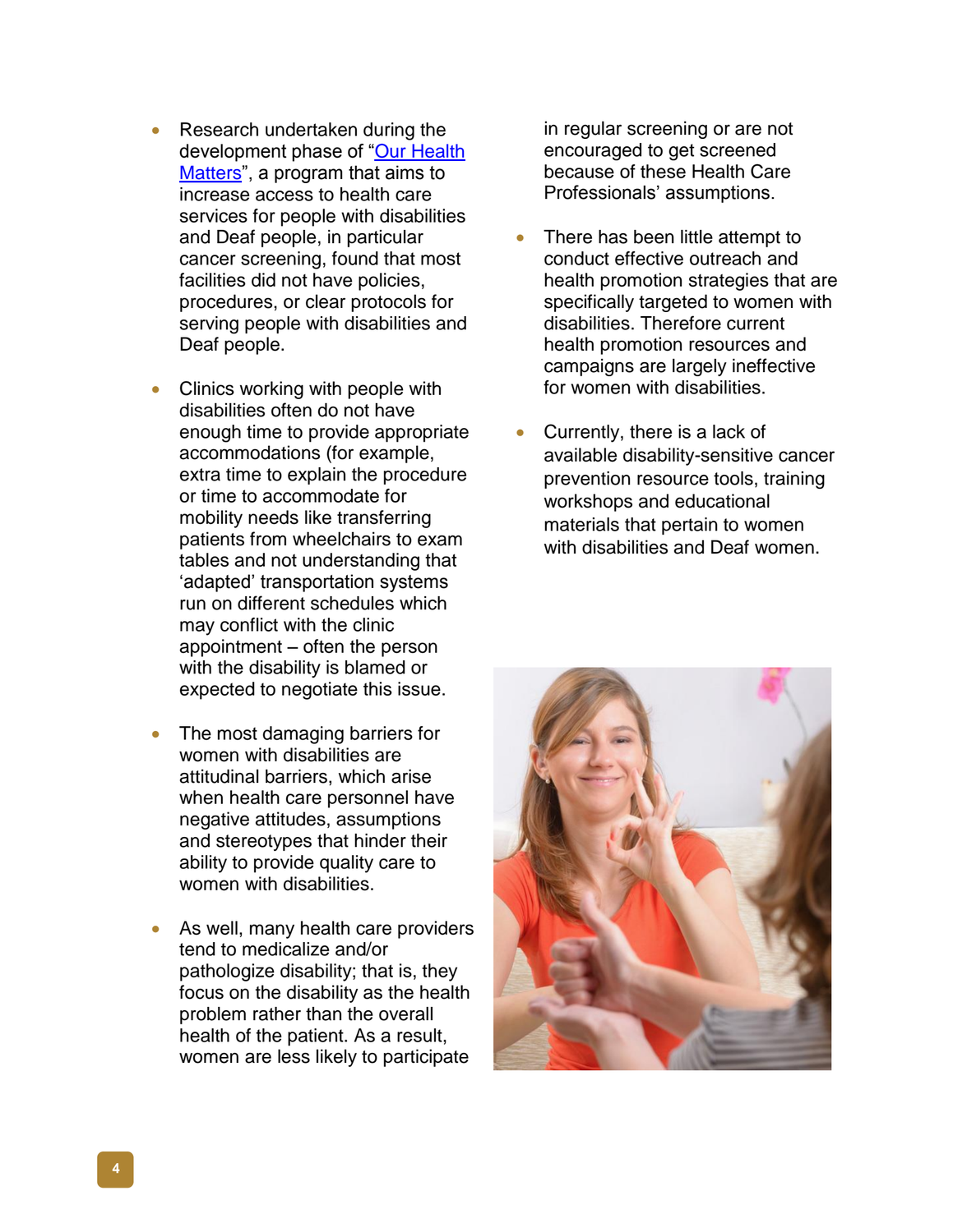## <span id="page-4-0"></span>**What is being done to improve access**

 In order to promote equitable access to health for everyone, DAWN-RAFH Canada and our partners at the Canadian Association for Community Living (CACL) offer a program entitled [Our](http://www.dawncanada.net/projects/projects/our-health-matters-2/)  [Health Matters.](http://www.dawncanada.net/projects/projects/our-health-matters-2/) The program includes educational tools and training workshops aimed at improving the capacity of health

care staff to provide more inclusive heath care, along with sessions designed to enable people with disabilities and Deaf persons to increase their own awareness and selfadvocacy.

#### [Gateways to](http://www.cilt.ca/Gateway_project.aspx)  [Cancer Screening,](http://www.cilt.ca/Gateway_project.aspx)

a community-based participatory project aimed at examining access for women with mobility disabilities, and composed of women's health researchers, disability advocates, and healthcare professionals have conducted studies to explore the experiences of women with mobility disabilities accessing cancer screening, as well as the perspectives of healthcare providers who work at a breast cancer screening centre. They learned that:

"*Women with disabilities live busy, fulfilling lives. They value their health and want to preserve their well-being. They want access to tests that will prolong their lives, and do a lot of work to arrange and attend cancer screening. Healthcare providers want to provide the best quality of care to women with disabilities* 

*accessing cancer screening, but don't always know how to create an enabling environment in mammography."<sup>1</sup>*

*Women with disabilities live busy, fulfilling lives. They value their health and want to preserve their well-being.*

 DAWN Canada has been building a strong body of resources related to women with disabilities and breast cancer, and also conducts an annual campaign to raise awareness of this

issue. DAWN Canada will be leading the development of a nationally accessible repository of articles, reports, resources and tools that deal specifically with the issue of women with disabilities and breast cancer screening. These tools will be available for use by health care providers as a guide to ensure they are addressing barriers for women with disabilities.

**5**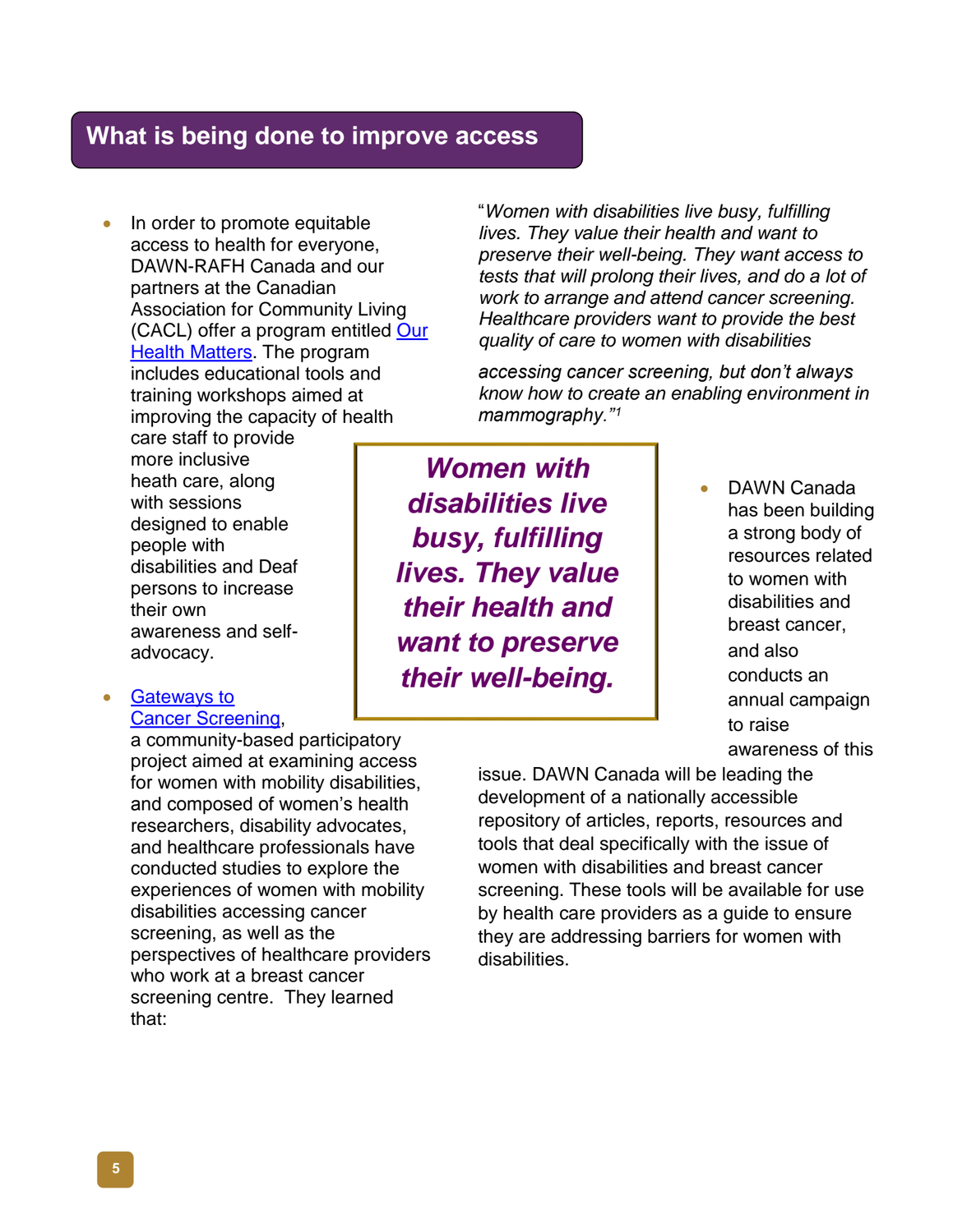## <span id="page-5-0"></span>**Address systemic barriers (architectural, equipment and materials)**

- **Ensure accessible transit,** parking, universal access, good signage, accessible washrooms, examination and waiting rooms, accessible mammography equipment and TTY telephones,
- Ensure consent forms can be understood by women with differing communication abilities
- Increase the number of facilities that have accessible exam tables, scales and screening technology and on-site attendant care

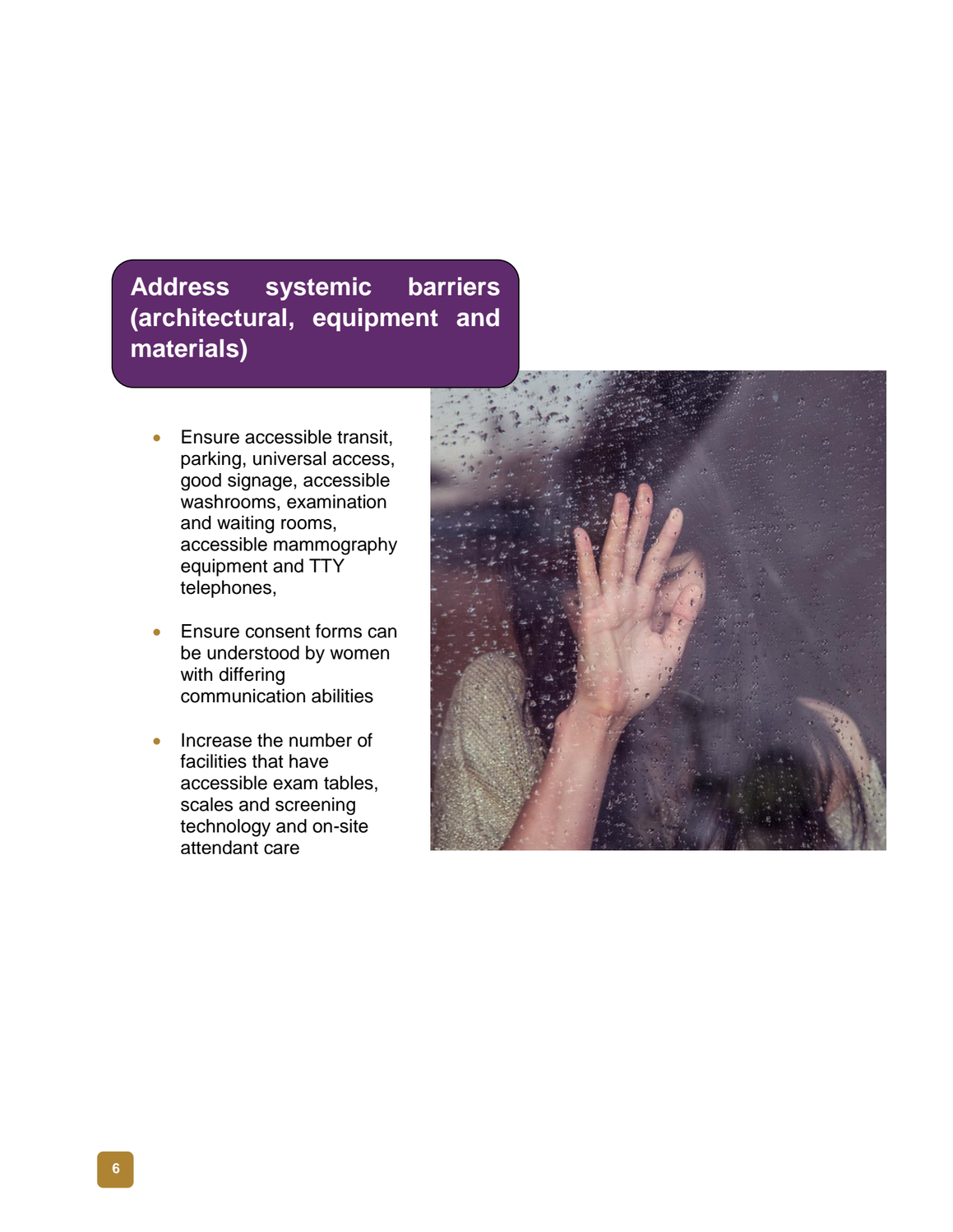## <span id="page-6-0"></span>**Implement procedures and policies that improve accessibility**

- Develop a good intake protocol for people with disabilities, which includes asking what kinds of supports/accommodations are needed while attending the appointment.
- Obtain more detailed information about the needs of the woman before she arrives for service, in order to be better prepared to serve her.
- Be aware that many women with disabilities and Deaf women have had previous experience with trauma (or are violence survivors). Providers need to be thoughtful in carrying out procedures in ways that does not re-victimize women.
- Refer clients to a clinic that has enhanced capacity for screening people with disabilities, if an individual's needs cannot be fully met. Call ahead to ensure appropriate referral.
- Allow for more time to provide appropriate accommodations (extra time to explain the procedure or time to accommodate for mobility needs like transferring patients from wheelchairs to exam tables). At time of intake, ask the woman when her paratransit return is so as to ensure that she does not miss her bus should the appointment be running late.

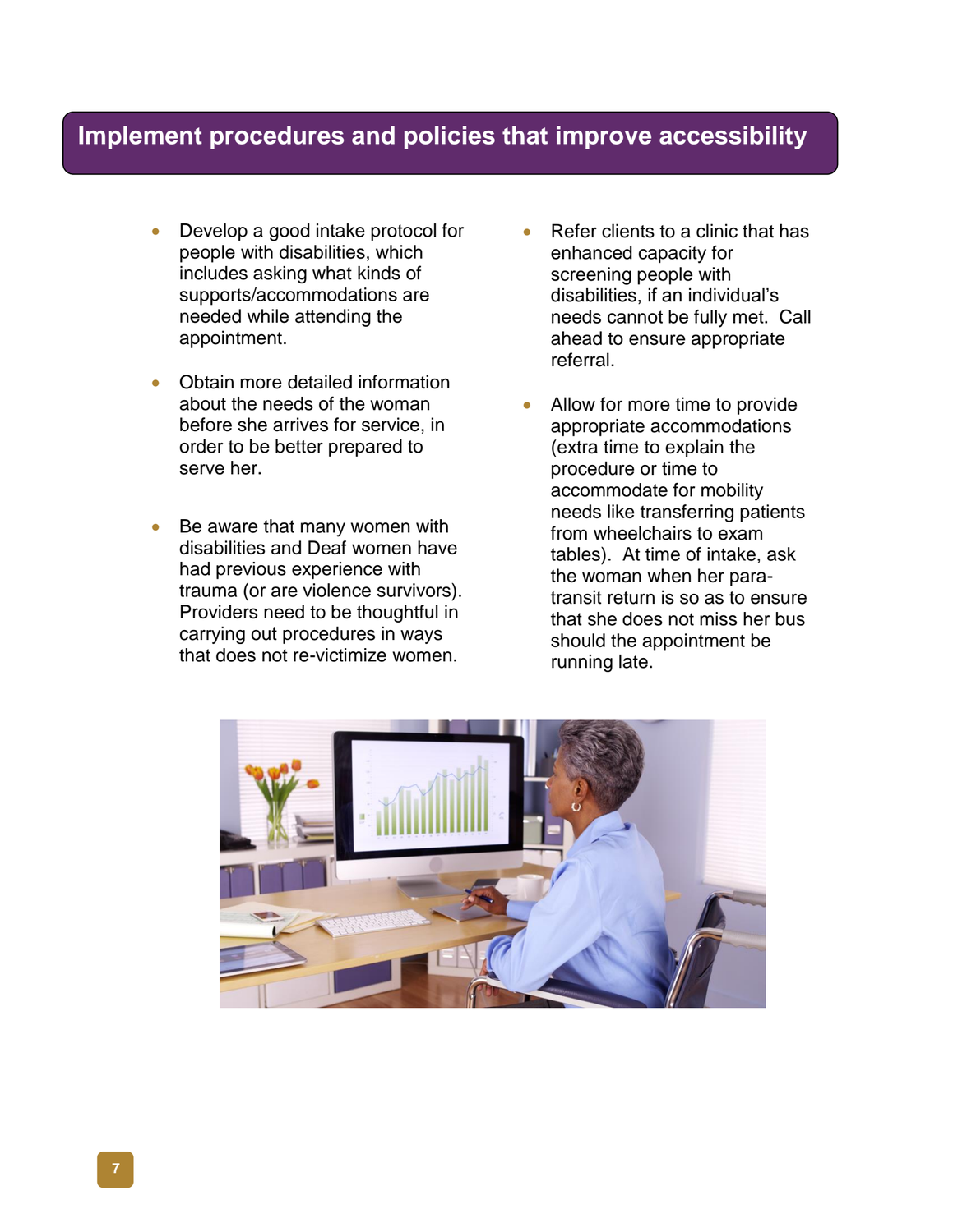- Have portable attendant or personal support services available to support women with disabilities when they arrive at the appointment to help navigate the system, provide assistance with undressing/dressing, transferring onto the examination table or mammography chair, or washroom assistance if needed.
- Create safe and positive spaces for women with disabilities from the LGBT communities, immigrant and racialized, low income and of various age groups.
- Include breast screening as part of the annual/periodic medical exam.
- Provide training to increase awareness of Deaf culture and considerations for Deaf women coming to appointments i.e. booking ASL interpreters to attend the appointment.
- Provide training to staff members, that is specific to working with people with disabilities within the health care system.
- Get creative and explore opportunities to have Health Care Professionals working within the community to meet women with disabilities and Deaf women where they are.
- Contact and partner with disability advocacy organizations in your local community to provide advice and training.
- Increase communication with and between various health providers who refer patients so that staff members are aware in advance of the procedure what a person's needs are, and can be prepared with extra staff or time to appropriately accommodate each individual
- Prepare patients in advance of the examination about the procedure

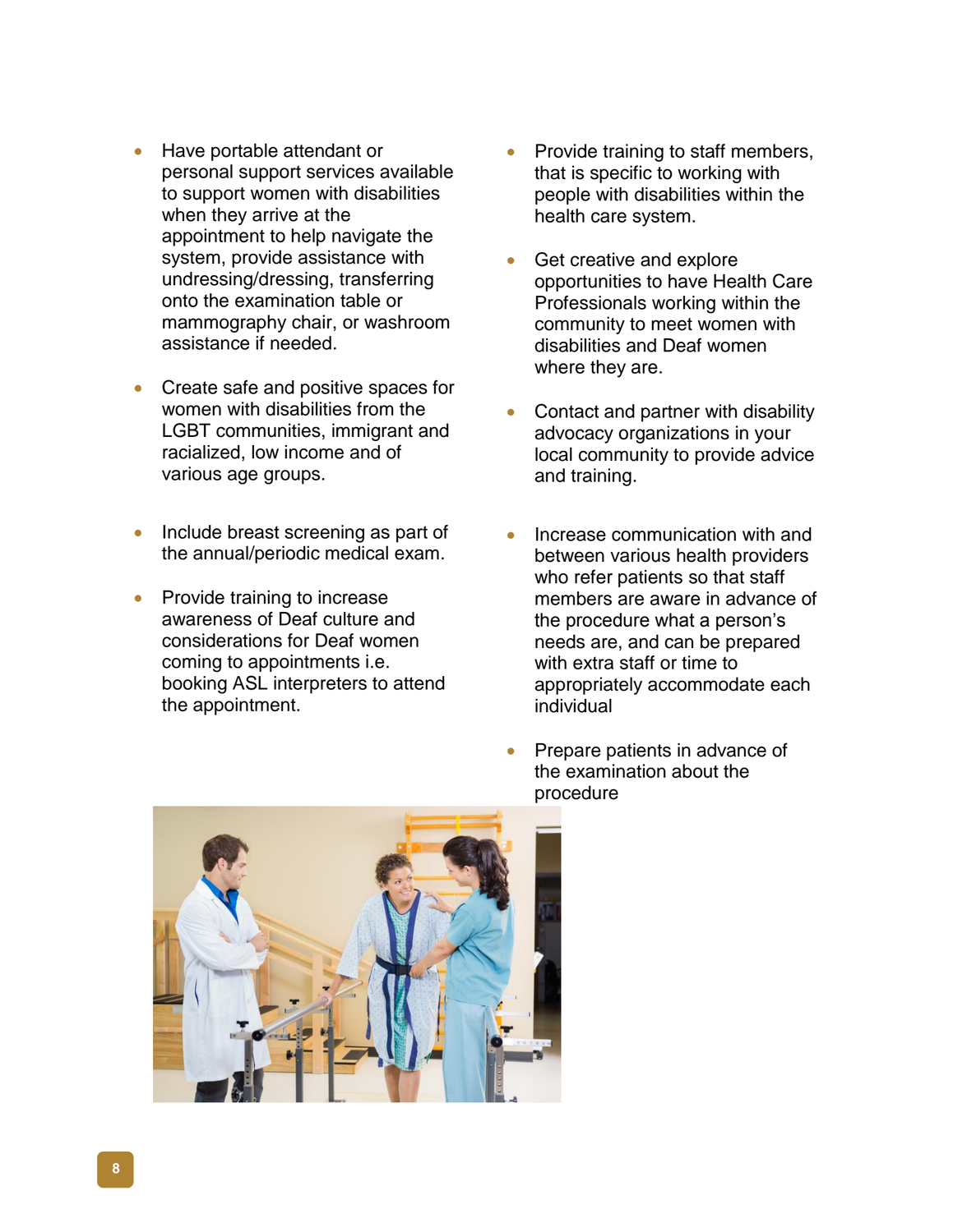- <span id="page-8-0"></span> Conduct on-site health education sessions for women with disabilities and Deaf women on screening guidelines, procedures and bodyspecific strategies;
- **Ensure that educational outreach is** specifically targeted to the disability and Deaf community
- Ensure that health promotion materials are written in clear language, and readily available and easily accessible to all people (eg. large print, Braille, audio, available on the internet, accessible by screen reader technology, in ASL and LSQ)
- Create materials that are visually reflective of women and people with disabilities
- Create DVDs that are captioned and in American Sign Language (ASL) and Langue des signes québécoise (LSQ), and that are linguistically and culturally appropriate for the diverse Deaf community
- Use qualified sign language interpreters and trained, qualified Audio Visual Language Interpreters (AVLIC's) who are knowledgeable about medical terminology to ensure interpretation is accurate for the Deaf client.
- At the discretion of the woman, allow for the presence of a family member or friend to assist with communication between the health care provider and the patient herself.